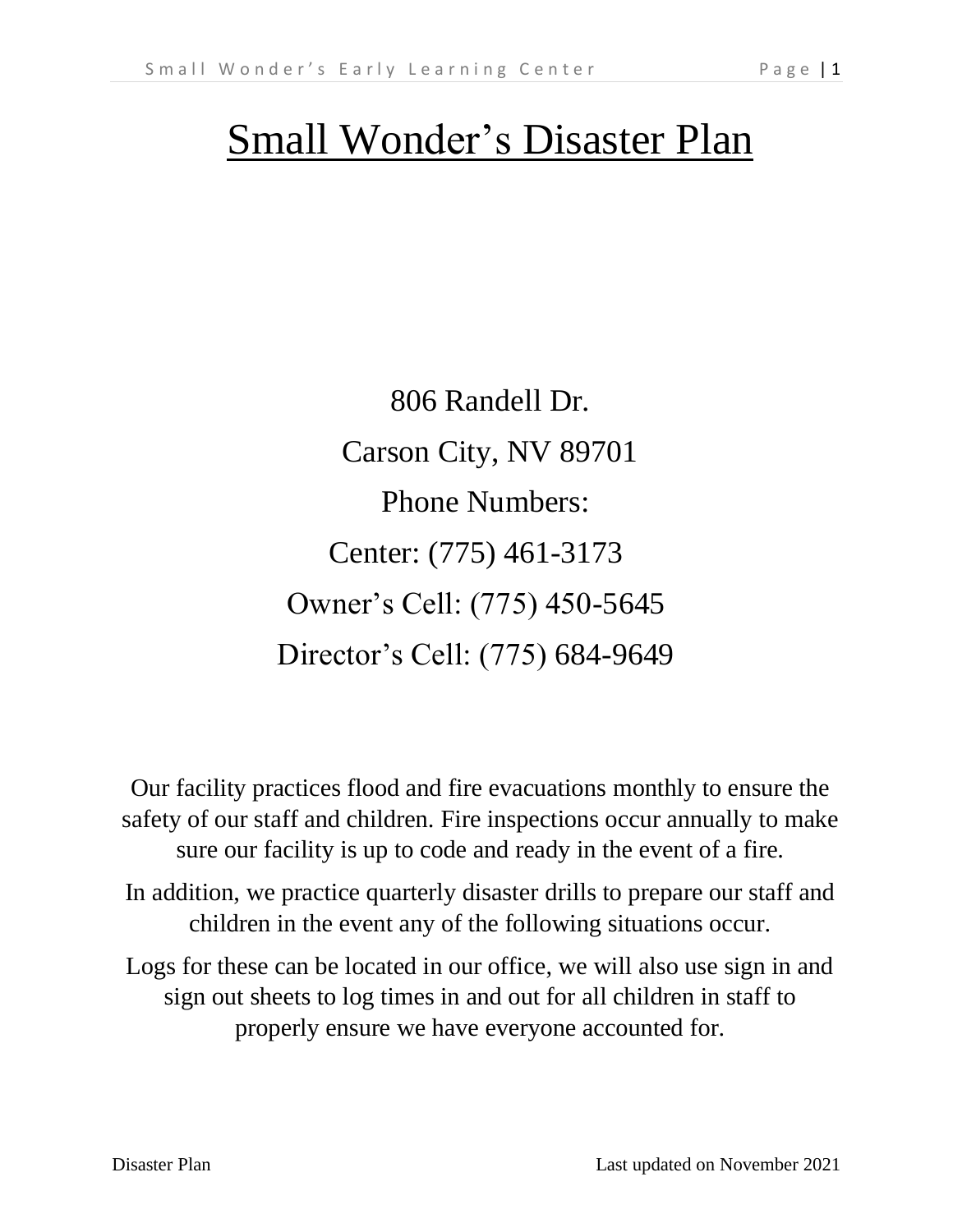## **Emergency Phone Numbers:**

| Police:                                                 | 911                  |
|---------------------------------------------------------|----------------------|
| Fire/Medics:                                            | 911                  |
| Poison Control:<br>٠                                    | $(800) - 222 - 1222$ |
| <b>National Center for</b><br>Missing Children:         | $(800) - 843 - 5678$ |
| <b>National Response</b><br>Center-Terrorist Hotline:   | $(800) - 424 - 8802$ |
| <b>Community Health Nurse:</b>                          | $(775) - 782 - 3038$ |
| <b>Child Care Services Bureau:</b>                      | $(775) - 684 - 4463$ |
| <b>Carson City Child</b><br><b>Protective Services:</b> | $(775) - 687 - 4943$ |

# **EMERGENCY PERSONNEL NAMES AND PHONE NUMBERS DESIGNATED RESPONSIBLE OFFICIAL**

Highest ranking staff member at Small Wonder's Early Learning Center, such as: David Singer (775) 450-5645, Wendy Singer (775) 450-8821) and Kayla Martin (775) 684-9649 will be responsible for coordinating, responding, and designating jobs in the following emergencies.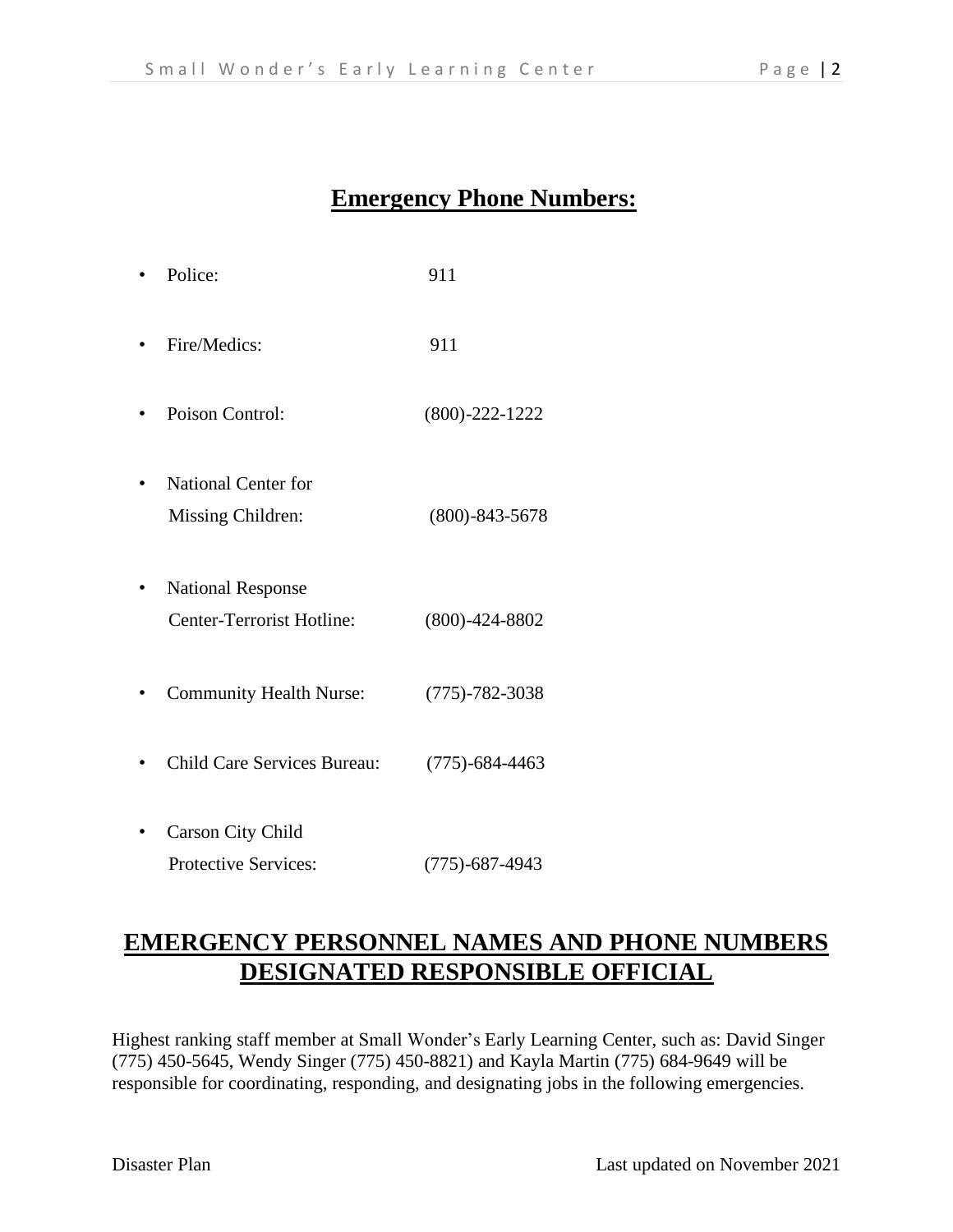# **Missing Child**

- Call 911 and Provide the following: Child's name, age, physical description of child, clothing they are wearing, medical status of child (if appropriate) and our address
- Notify director immediately and search the premises again
- Have child's information including picture for the police upon arrival
- Director will notify parents, Nevada State Childcare Licensing and CPS
- Director will complete an incident report

# **Kidnapping**

Call 911 and provide the following: Child's name, age, physical description of child, clothing they are wearing, medical status of child (if appropriate) and our address

- Notify Director immediately and search the premises again
- Have child's information including picture for the police upon arrival
- Director will notify parents, Nevada State Childcare Licensing and CPS
- Director will complete an incident report

## **Child Abuse**

- Report abuse or suspected abuse to the director
- Director will make a report to CPS. Director and appropriate staff will write the following information about the incident: Date and time of calls to CPS, child's name, child's age/birthdate, our address, name and address of parent or guardian and other children in the home (if known), any statements made by the child, the nature and extent of the injury or injuries, neglect, and/or sexual abuse, any evidence of previous incidents of abuse or neglect, including nature and extent, and any other information that might be helpful in establishing the cause of the child's injury, neglect or death and the identity of the perpetrator.
- These reports may become legal documents. Confidentiality of the reports must be strictly observed. Incident reports are stored in a marked filing cabinet in the office.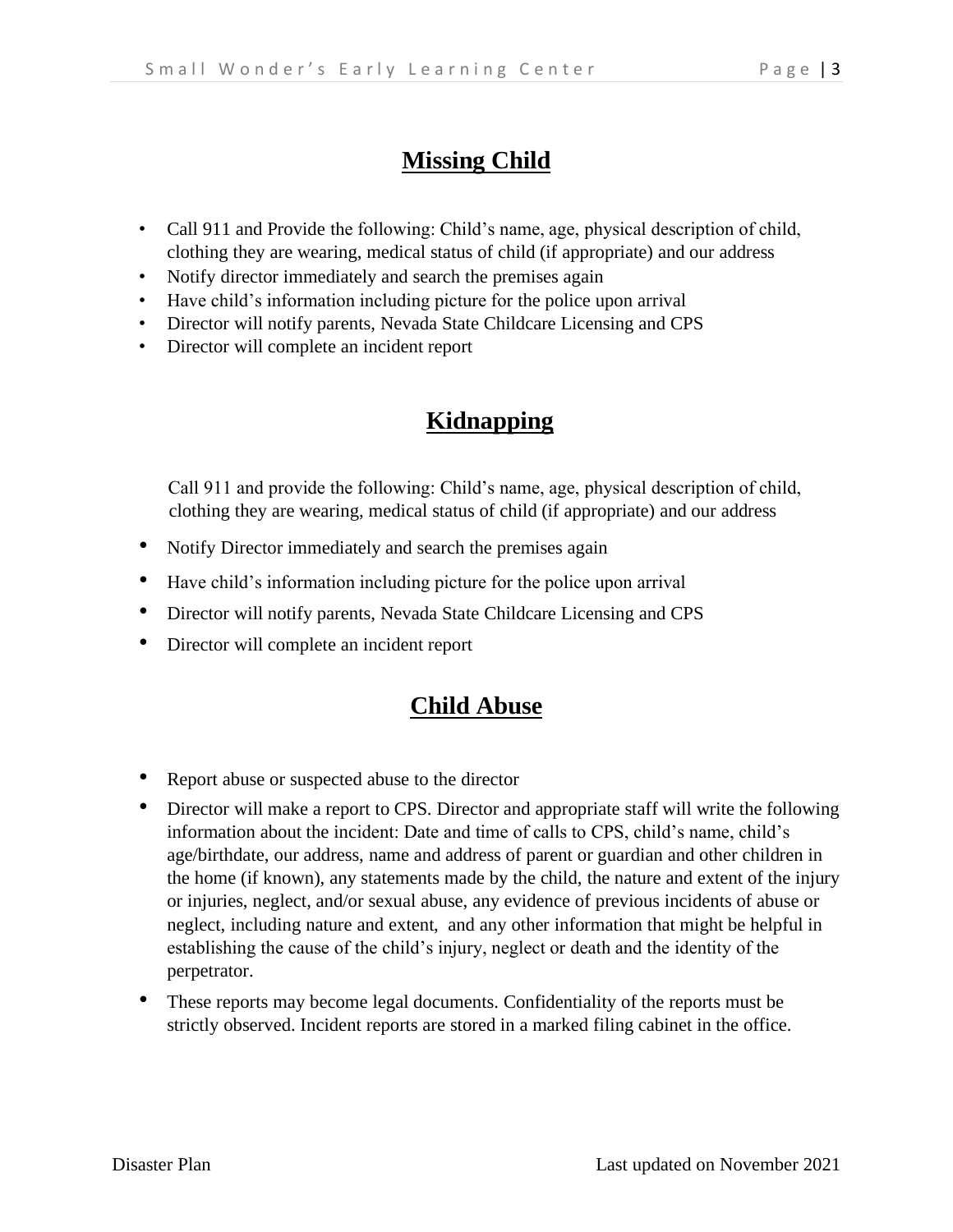# **Assault on Child or Staff**

- Call 911 if medical treatment is needed and police assistance
- Report the incident to the director of facility
- Follow emergency lockdown procedures: a staff member will stay with victim and the victim's family will be notified. If medical treatment is required for child, CPS will be notified.
- Director will report to licensing and complete a written incident report Incident reports are stored in a locked filing cabinet in office

## **Gas Leak**

Do not activate fire alarm or any other electrical equipment. The staff will notify the director immediately.

- Evacuate the children and the staff following the building evacuation procedure: close doors behind you but leave a window open.
- Take the following items: disaster supplies, class/staff attendance sheets and visitor signin sheets, children's emergency cards, and a cell phone
- Call 911 from outside of the facility
- Move children to the Post Office 1111 S. Roop St, if this area cannot be used we will walk children to Governor's Park located: 500 Evalyn Dr. Carson City
- If possible, turn off gas
- Have the following items ready for the police: location of leak, if known, number of children in care, knowledge of anyone remaining in the building, floor plan and internal systems information
- Teachers must remain with their group of assigned children until they are picked up and signed out.

Director will notify parents immediately, if evacuation looks long-term or if children are moved to alternate site location, report incident to licensing and complete a written incident report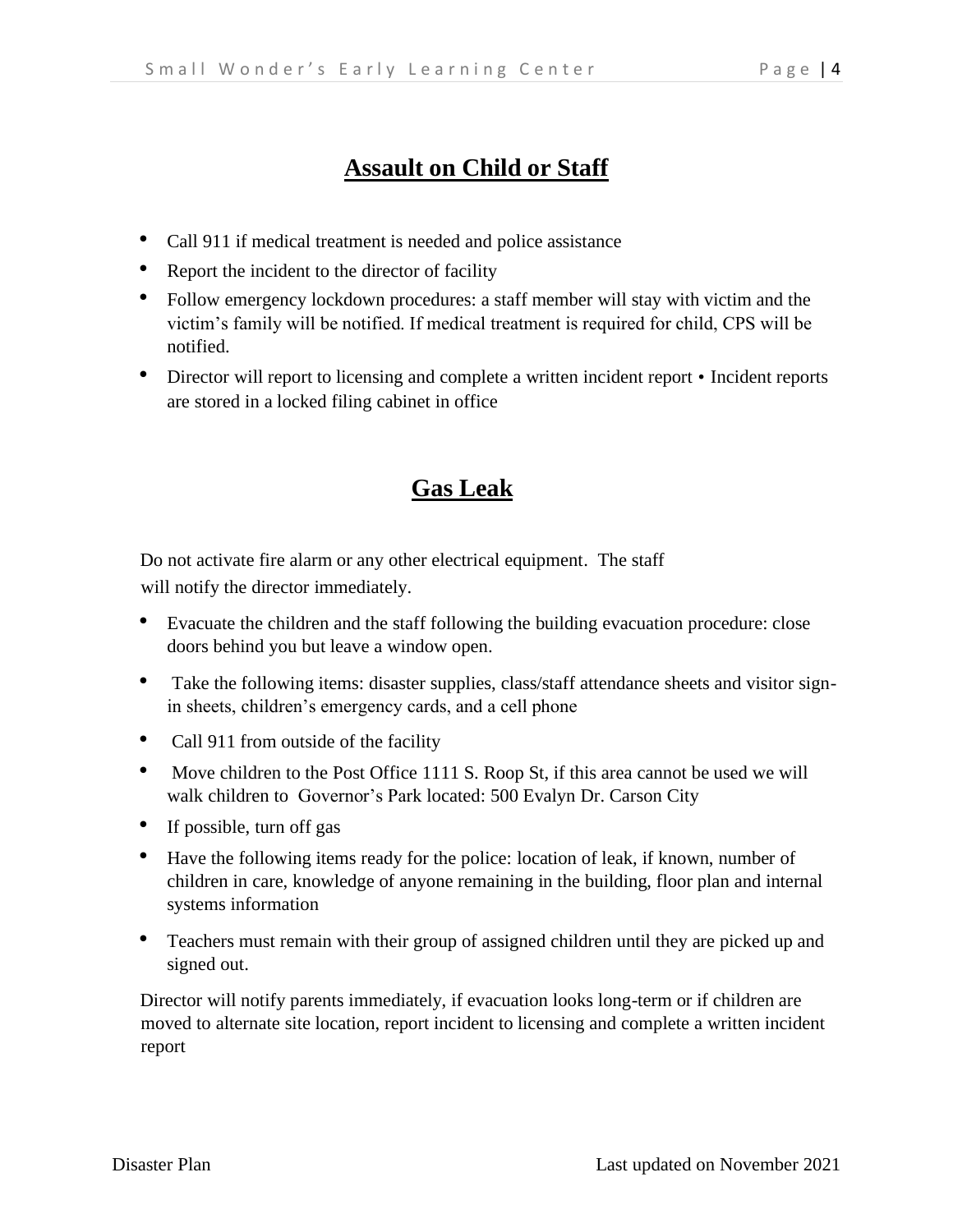## **Site Evacuation**

- If it is decided that staff and children will be moved to an alternate site location distant from the center, assign children to the highest-ranking teacher in their designated classroom.
- Our current site location is Governor's Park located: 500 Evalyn Dr. Carson City
- Staff will bring the following item: disaster supplies, class/staff attendance sheets and visitor sign-in sheets, children's emergency and medical information/supplies and a cell phone.
- Take attendance of staff and children, if needed, search building for anyone missing
- Call necessary responding agencies (police, fire etc.)
- If not safe to re-enter the building keep the children at Post Office 1111 S. Roop St or Governor's Park located: 500 Evalyn Dr. Carson City
- Teachers must remain with their group of assigned children until they are picked up and signed out.
- Director will communicate with parents and coordinating pick-up of children.
- Director will report incident to licensing and will complete written incident report.

## **Power Outage**

Director or designee will try to locate the problem. Flashlights and batteries will be in the disaster emergency box.

- Call 911 if concerned about fire or safety
- Unplug all electrical equipment; turn off all but one light
- Parents will be notified if the outage is prolonged
- Director will report incident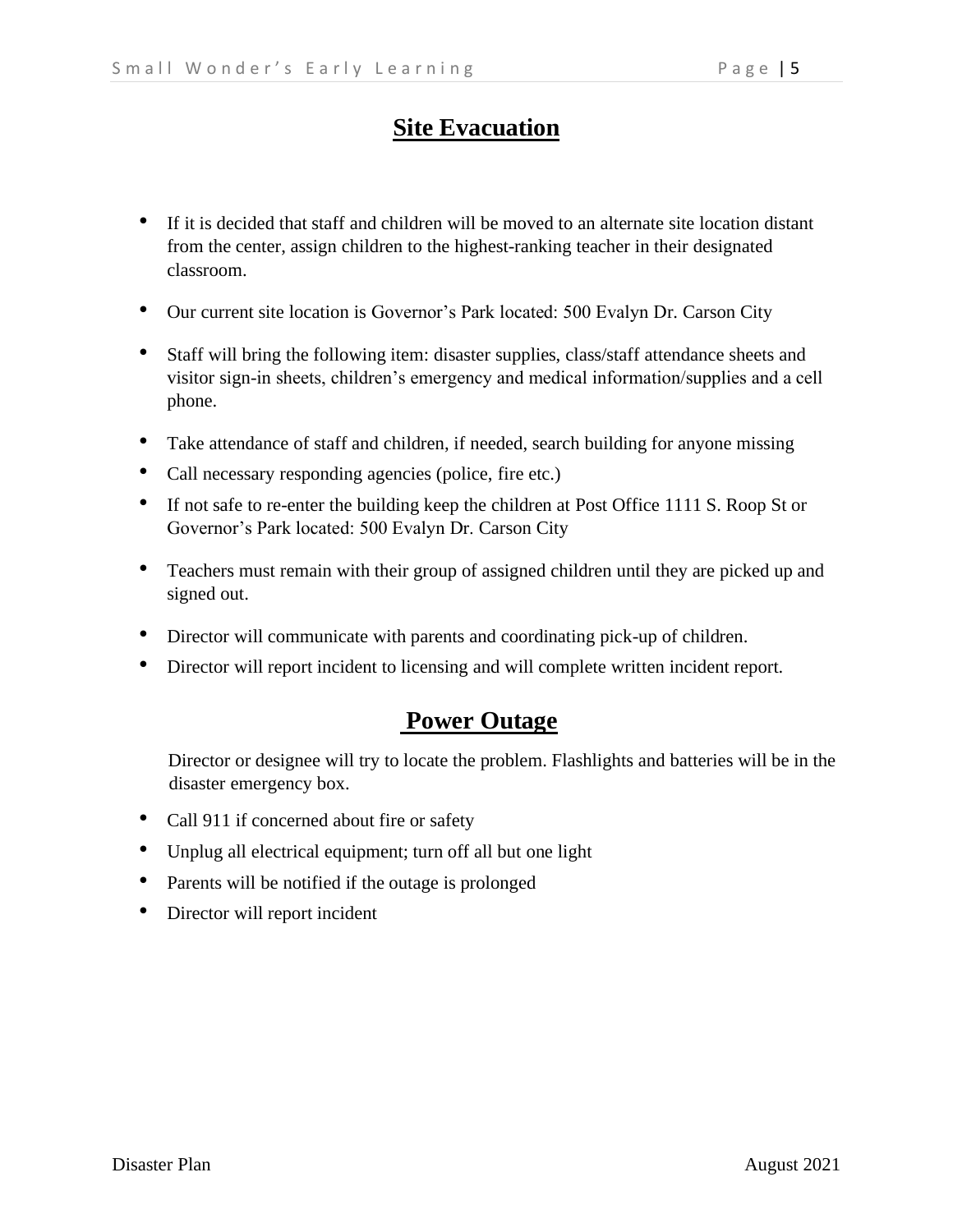## **Earthquakes**

- Staff instructed to drop, cover and hold. Direct the children to do the same and remain that way until the earth stops moving. Stay away from windows, bookcases, and filing cabinets. Hold onto the items you are using as a cover. If it moves, move with it. Keep talking to the children until it is safe to move. In infant area, cribs with infants in them should be moved away from windows.
- If no items are available for cover, crouch by a load-bearing wall and cover your head with your arms. If outside you will need to drop, cover and hold. Keep away from glass, bricks, and power lines. If you are outside near a building and there is no safer location, take cover in a doorway to protect yourself and children.
- When the earthquake stops, the following procedures should be carried out: staff check themselves and children for inquiries, check evacuation routes for damage, evacuate children and staff, following evacuation procedures and close the door behind you. Take disaster supplies, attendance sheets, children's emergency and medical information and supplies and cell phones.
- Staff will render first aid to those who need it
- Director will take attendance to account for all children and adults
- Check utilities for disruption or damage. If you smell gas, turn off the gas if possible, inspect exterior of the building, determine if it is safe for a rescue team to go into the building to locate anyone missing or injured and listen to regional radio station for information on the surrounding area
- Determine status of emergency supplies and equipment then inspect interior of the building and determine if it is safe to move children back into the building or whether it is best to evacuate. If evacuating to alternate location, post notice indicating your new location, and the date and time you left. Follow site and evacuation procedures
- Director and/or staff will contact 911 in the event of major earthquake to receive information for evacuations and/or shelter-in-place, or to report any major injuries.
- Call parents with center status information. If not possible report center status to a local radio station for announcements over the air for parents to hear
- Teachers must remain with their group of assigned children until they are picked up and signed out.
- Director will complete a written incident report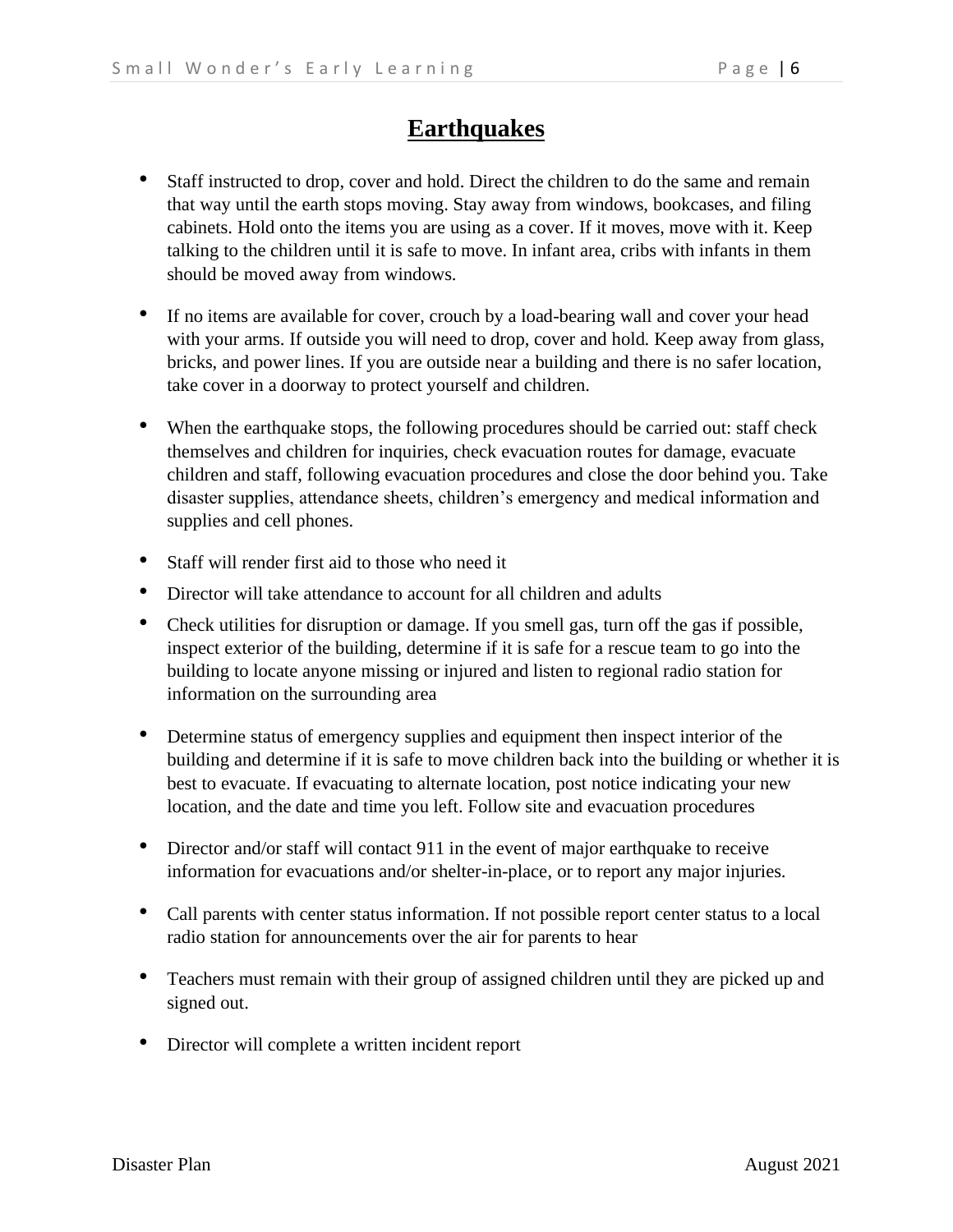#### **Storms, Flooding and Snow**

Learning center will be closed if school is closed for inclement weather**.**

If we must close during hours of operation, the director will notify parents by phone

• If weather conditions prevent parent/guardian from reaching the center, the staff will care

for the children until there is a safe time for child to be picked up**.**

- If above persons cannot claim the child within 72 hours, or the center is closing, the director will contact the police to transport child to Child Protective Services site.
- If flooding occurs, we will practice a shelter-in place. We will stay in touch with emergency personnel as well as listen to the emergency broadcasts in case it is necessary to evacuate.
- If evacuation is necessary. Take the following items: disaster supplies, class/staff attendance sheets and visitor sign-in sheets, children's emergency cards, and a cell phone.
- Call 911 from outside of the facility
- Move children to the Post Office 1111 S. Roop St or Governor's Park located: 500 Evalyn Dr. Carson City
- If above persons cannot claim the child within 72 hours, or the center is closing, the director will contact the police to transport child to Child Protective Services site.
- The director will report incident to licensing and complete written report of the incident

# **External Hazardous Materials Incident**

- Call 911 immediately. Have staff initiate a Shelter in Place procedure unless directed to do otherwise by emergency personnel.
- Have the following items ready for emergency personnel: location and description of hazard, number of children and staff, volunteers and visitors, floor plan and internal systems information
- Follow instructions given by responding agency for either Shelter in Place procedure or building and site evacuation procedure
- Notify parents of move to an alternate site, Post Office 1111 S. Roop St or Governor's Park located: 500 Evalyn Dr. Carson City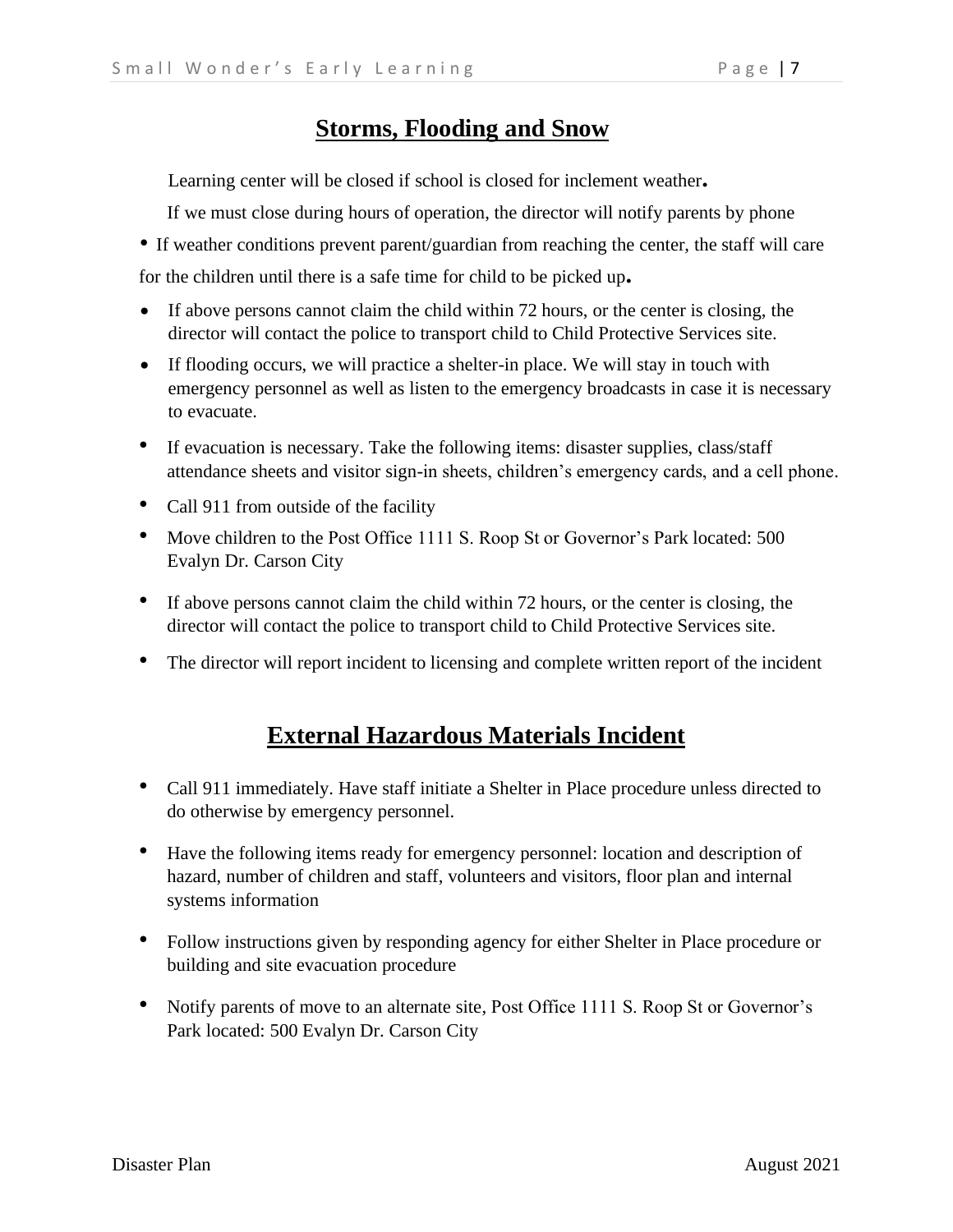- If children are moved, staff and director will take attendance to account for everybody, if not staff will take attendance within their own building and then relay information to Director.
- Teachers must remain with their group of assigned children until they are picked up and signed out.
- If Shelter in Place procedure occurs and media attention is significant, director will call parents to let them know of situation
- Director will report incident to licensing and will complete written report of the incident

# **Internal Hazardous Materials Incident**

- In the event a person comes in contact with a suspected hazardous material, follow safety precautions posted on-site or listed on the container.
- Call the hospital emergency room for additional instructions
- Contact the poison control center for common household product poisoning
- Call 911 if additional assistance is needed
- Director will report incident to licensing and complete a written report

## **Shelter in Place Procedure**

Shelter in Place Procedure should be conducted when you are instructed to do so by emergency personnel, your radio or television emergency broadcast, you see vapor cloud, or if you smell an unusual odor

- Gather all children inside, children will remain in designated building unless directed otherwise by emergency personnel
- Call 911. Tune into and listen to the regional or local radio station. Listen for emergency information from your local fire or police department
- Turn off all heating, fans, and cooling or ventilation systems and clothes dryers. Locate children and staff to designated room. Seal gaps around the windows, doors, heating/air conditioning vents with plastic sheeting, wax paper or aluminum foil and duct tape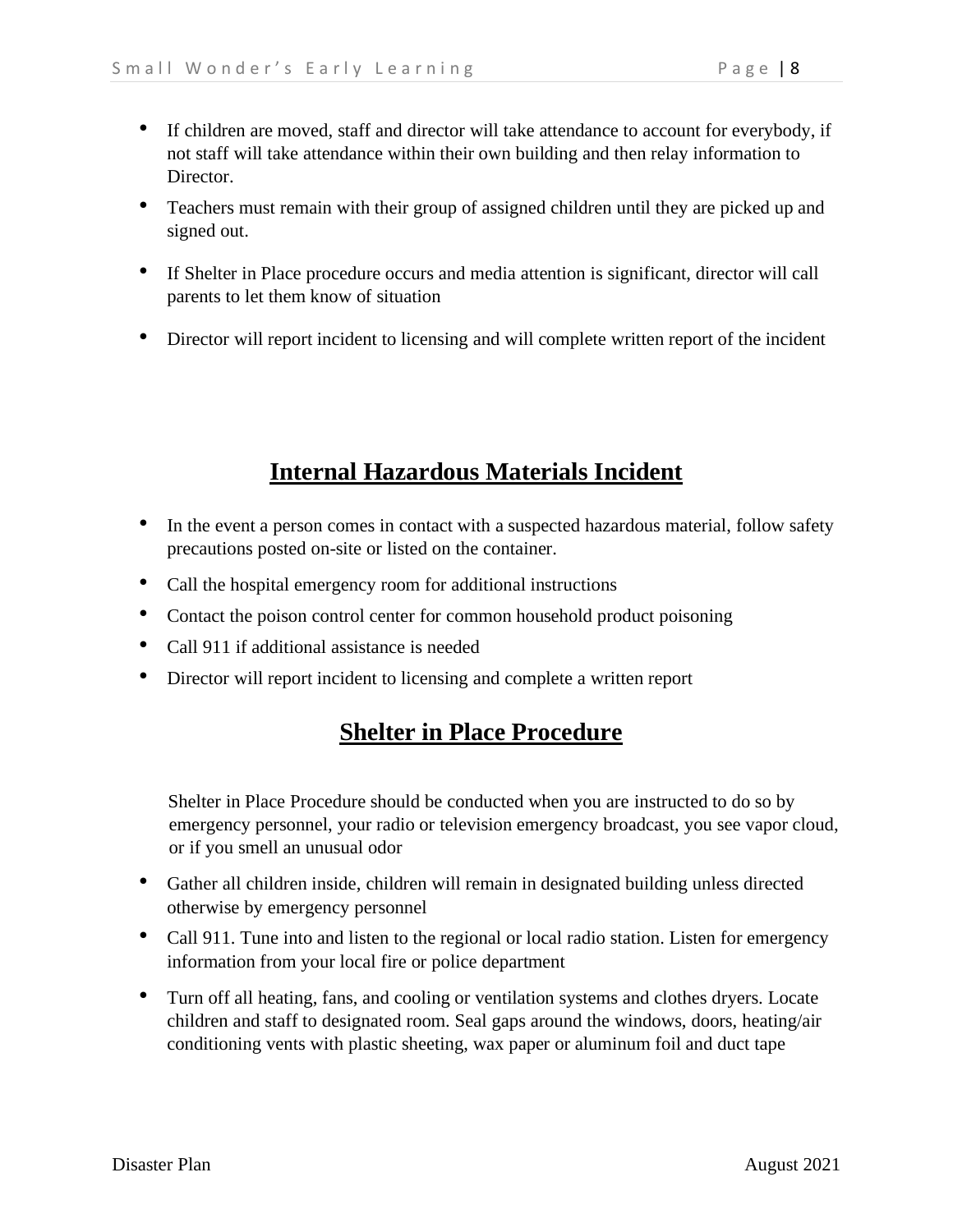- If told there is a danger of explosion, close the window shades, curtains, or blinds. To avoid injuries, keep children away from the windows
- Director will stay in touch with emergency personnel in order to know whether to stay in the Shelter in Place or to evacuate
- Advise parents not to pick up the children from the center until the incidents over
- Have emergency disaster supplies and emergency contact cards handy
- Once incident is over, inform parents, take plastic down and turn on ventilation systems
- Director will report incident to licensing and complete a written report

\*\*\*\*\*\*\*\*\*\*\*\*\*\*\*\*\*\*\*\*\*\*\*\*\*\*\*\*\*\*\*\*\*\*\*\*\*\*\*\*\*\*\*\*\*\*\*\*\*\*\*\*\*\*\*\*\*\*\*\*\*\*\*\*\*\*\*\*\*\*\*\*\*\*\*\*\*\*

# **Bomb Threat**

- During the bomb threat call: DO NOT hang up. Keep the conversation going and attempt to get the following information: Where is the bomb? What time will it go off? What kind of bomb is it? Who are you? Why is this going to happen?
- Listen for: voice of male or female, speech impediments or accent, what kind of background noise there is and if there is a cell phone or landline
- Note: Time \_\_\_\_\_\_\_\_\_ and Date \_\_\_\_\_\_\_
- Immediately after the call: notify Director, call 911
- Initiate a lockdown. Follow emergency lockdown procedure: confer with the fire and police about evacuation, have floor plan ready for emergency personnel, look around the center for suspicious items (do not move items)
- If evacuation is necessary, follow Building and Site Evacuation Procedure
- Director will notify parents of evacuation, report incident to licensing and complete written report

## **Fire Evacuation**

Activate fire alarm if not sounding and evacuate children, staff and visitors Up to four infants are placed in an evacuation crib and wheeled from the center by staff members. The same is done with toddlers. All other children will be led by hand, away from the building and to the neighbor's yard directly across the street

• Emergency supplies are placed in the last crib, along with: attendance sheets for children, staff, visitors, and volunteers, disaster supplies, children's emergency and medical information and supplies and a cell phone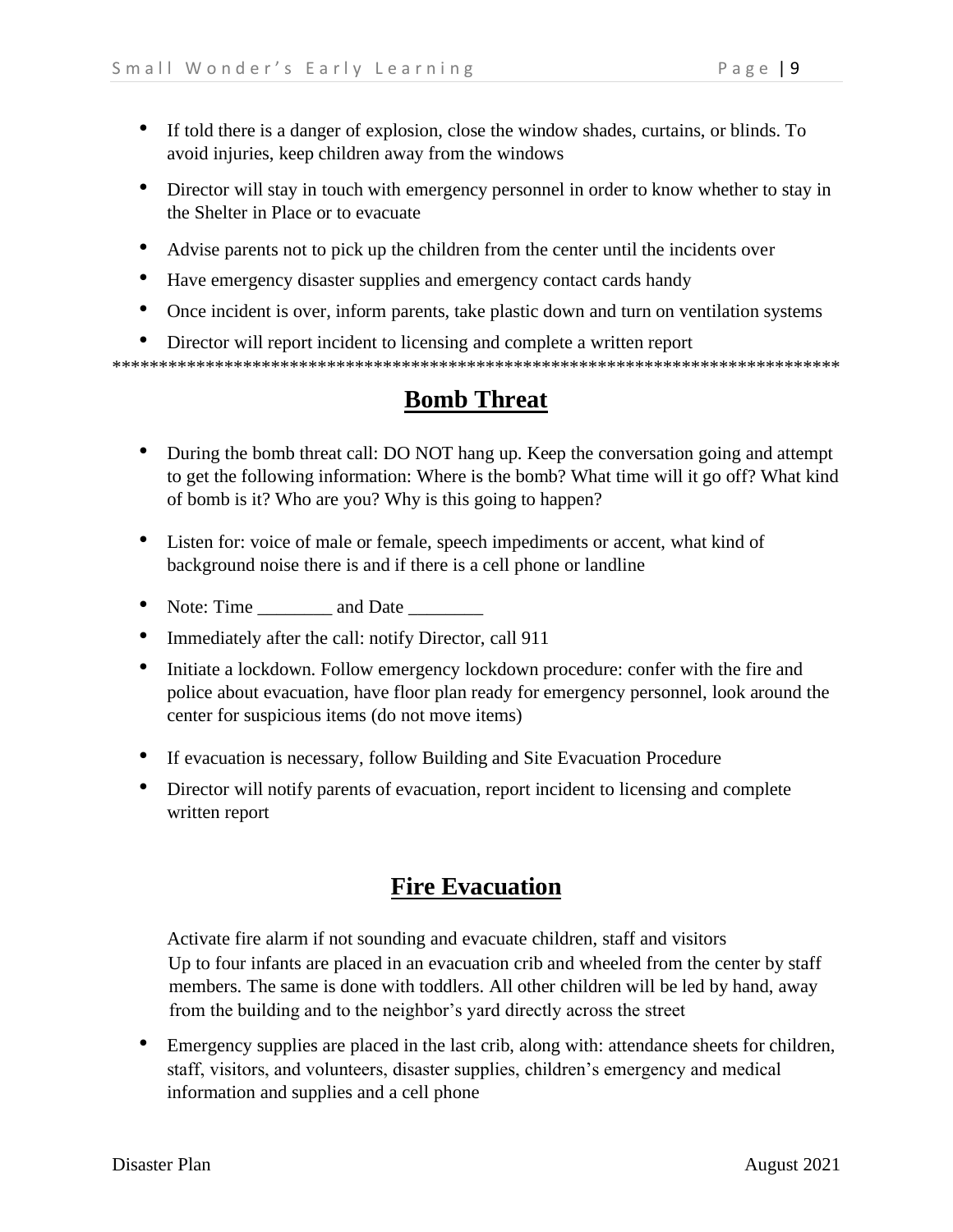- Call 911 from outside building
- Director will do a final check of all spaces. Children and staff will go to Post Office at 1111 Roop St or Governor's Park, final attendance check is taken for both children and staff
- Have the following items ready for emergency personnel: number of children in care, staff and volunteers, knowledge of anyone remaining in the building, floor plan and internal systems information
- Director will notify parents of evacuation and alternate site location if applicable
- Teachers must remain with their group of assigned children until they are picked up and signed out.
- Director will report incident to licensing and complete a written report

## **Emergency Lockdown/Intruder Alert Procedures**

- An intruder is defined as any visitor who, through act or deed, poses a perceived threat to the safety and welfare of children and employees. If at any time you are dealing with a person you feel uncomfortable around, or who makes you fearful for your safety or the safety of others, then you may be faced with an intruder situation:
- It's important that all members of the building's staff understand, support and participate in the Intruder Alert Procedure
- It is important to practice the Intruder Alert Procedure in the facility several times per year, just as you practice fire drills
- Lockdown information will be given to parents upon enrollment. Parents will be notified of all lockdown drills and events. The facility will provide written materials for parents to help children understand and cope.
- Parents will be given a pre-designated alternate pick-up site if children and staff are evacuated. Parents should not try to enter the facility during a lockdown until it is determined safe by emergency personnel

# **Intruder Alert Procedure**

If a person(s) comes into the facility, the Director will assess the situation. If they are uneasy or suspicious of the person(s) immediately have someone call 911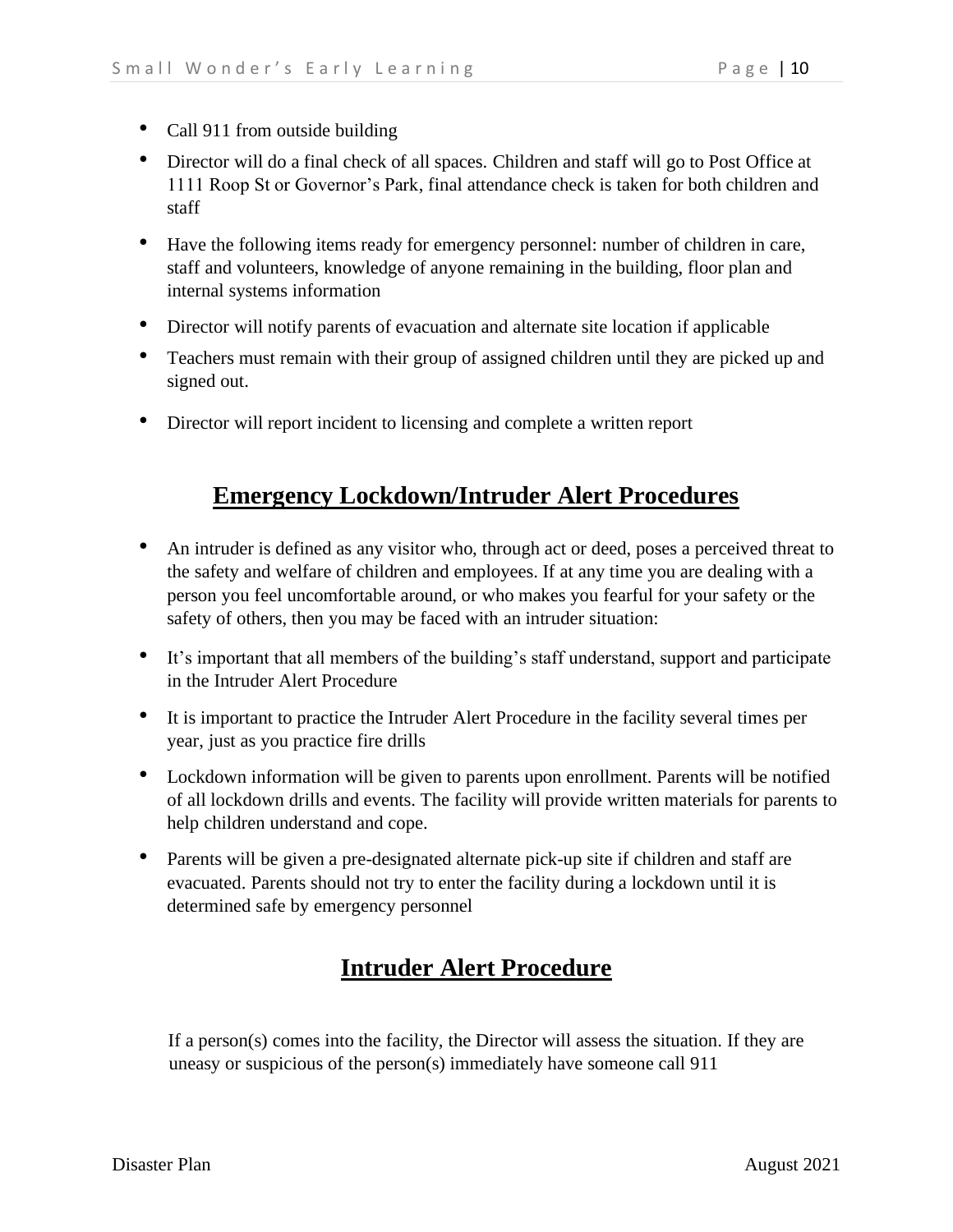- If a weapon is present, DO NOT CONFRONT, find another staff member and give the pre-determined hand signal to call 911 immediately
- If no weapon is suspected, the Director will confront the intruder in the following manner: approach individual in a non-confrontational manner with the assistance of another staff member, introduce yourself and the person with you to the individual in a non-confrontational manner, inform the individual of the policy that all visitors need to sign in, and guide them to the area where that is done. If the person refuses, do not confront. Give the other staff members the pre-designated sign hand signal to call 911
- If it is determined that the safety and health of children and staff are in jeopardy: a hand signal will be made to another staff member to call 911. If suspect is not in the building, an announcement will be made, or a bell will ring to alert the staff of potential danger
- If children are outside, or shots are heard/fired, teachers will quickly direct and move children back into the facility and into the nearest room for lockdown, staff should quickly check restrooms and facility for children and staff. Lock all doors, close and lock windows, cover all windows and doors and turn off the lights
- Keep children away from the windows and doors. Position children in a safe place against walls or on the floor. Use any furniture as a buffer
- Staff will maintain a calm atmosphere and maintain tot the needs of the children
- Staff and children will remain in the room until an all clear signal has been given
- Director will immediately call 911 and stay on the phone until help arrives
- Parents will be notified about the lockdown and will know in advance if the center will be doing a drill
- Director will report incident to licensing and will complete a written report

# **In the event of a necessary 911 call**

- Staff will stay with injured child and will request another person to call 911
- staff member will notify the parents/guardians of the injured child
- An incident report will be written and signed by the staff and parents